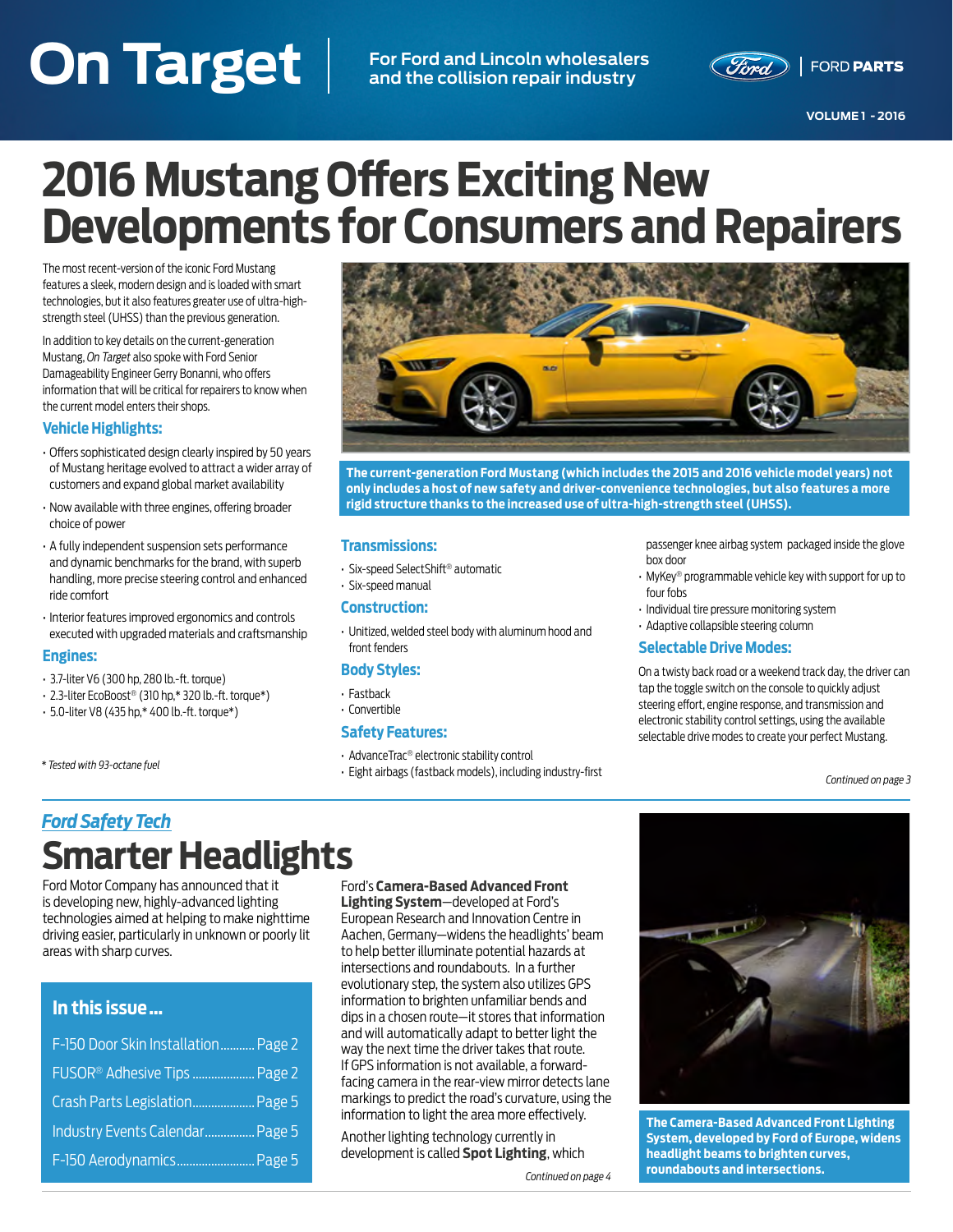# <span id="page-1-0"></span>**Repair Procedure: 2015 F-150 Front Door-Skin Panel Installation**

As part of our ongoing effort to help repairers make the proper repair the first time, we're presenting certain repairs straight from the official *Ford Workshop Manual*. This time we look at the installation of the front door-skin panel for the 2015 F-150. (For the removal process, please see *On Target* – 2015, Vol. 3.)

#### **Special Tools / General Equipment and Materials**

- Self-piercing rivet (SPR) remover/installer
- Blind rivet gun
- Locking pliers
- Dedicated aluminum-repair hammer and dolly
- Metal Bonding Adhesive TA-1, 3M™ 08115, Fusor® 108B
- Seam Sealer TA-2-B
- Fusor® Flexible Foam Repair, Fusor® 121, 3M™ 08463

*Left-hand side of repair shown; right-hand side similar. Regular Cab shown in diagrams; SuperCab and SuperCrew similar.*

#### **NOTICE: Do not install SPR fasteners directly in old SPR fastener location. SPR fasteners must be installed adjacent to the original location. Failure to follow this direction may compromise the structural integrity of the repair.**

*NOTE: Solid rivets or blind rivet fasteners may be used in place of SPR fasteners after enlarging the existing holes to 6.5mm.*

#### **Repair Procedures**

1. Using a hammer and dolly dedicated to aluminum repair, straighten any door shell distortion as necessary.

- 2. Using 80-grit sandpaper, sand to remove all adhesive as well as the e-coat from the contact area and mating surface, and clean.
- 3. Apply the metal bonding adhesive, TA-1, 3M™ 08115, Fusor® 108B (See story below).
- 4. Using the locking pliers, install, clamp and partially close the flange. Remove the clamp after partially closing the flange and then install the door on the vehicle, checking for proper fit and alignment.
- 5. Using the self-piercing rivet remover/installer or the blind rivet gun, install the 10 fasteners (refer to Section 501-25: Body Repairs – General Information, General Procedures).

*NOTE: Specific details, including but not limited to fastener and adhesive information, is included in the Instruction Sheet for each service part (found in the service part packaging). Instruction Sheets can also be found on the PTS (Professional Technician Society) website, located under the Service Tips for this vehicle.*

- 6. Remove the door from the vehicle and smooth any residual adhesive squeeze-out into the seam to act as a sealer.
- 7. To complete the flanging process, sand and clean the area and apply a Ford-approved primer to the flange area.
- 8. All seams must be sealed to production level (use Seam Sealer TA-2-B).
- 9. Refinish the door shell flange using a Fordapproved paint system.
- 10. Install the door (refer to Front Door Regular Cab/Super Crew, Section 501-03: Body Closures, Removal and Installation & Front Door – Super Cab, Section 501-03: Body Closures, Removal and Installation).
- 11. Apply NVH foam as indicated (using Fusor® Flexible Foam Repair Fusor® 121 / 3M™ 08463).
- 12. Install a butyl NVH patch as indicated.
- 13. Sand and refinish the exterior repair area using a Ford-approved paint system.
- 14. Install the weather stripping, exterior door handle, mirror, window glass and door trim.
- 15. Align the door as necessary (refer to Front Door Alignment – Regular Cab/Super Crew: Section 501-03: Body Closures, General Procedures & Front Door Alignment – Super Cab: Section 501-03: Body Closures, General Procedures).

#### **Notes:**

- The illustrations are intended as a general guideline and are not all-inclusive.
- For more in-depth repair information, for this and other Ford vehicles, please consult the *Ford Workshop Manual*, located at *[Motorcraftservice.com](http://www.MotorCraftService.com)*.
- For additional questions, contact Ford Senior Damageability Engineer Gerry Bonanni at (313) 317-9000 or the Ford Crash Parts Hotline at *[cphelp@fordcrashparts.com](mailto:cphelp@fordcrashparts.com)*.











*Step 3 Step 5 Step 7 Step 11*

# **Structural Adhesive Tips from Fusor**®  **Repair Adhesives**

As the use of structural adhesives continues to expand in automobile manufacturing, it's more important than ever that repairers adhere to both OEM and adhesive manufacturer guidelines when making collision repairs. To help guide your way, *On Target* spoke with Fusor® Repair Adhesives about some of the most important points to remember when it comes to using twocomponent or "2K" products.

- Check the product date code to ensure material is not expired.
- Plungers, which push the adhesive out of the cartridge, need to be leveled by expending a small amount of material prior to attaching the mixing nozzle.
- After leveling, and just before applying the adhesive, the mixing nozzle should be purged to ensure a properly mixed product is applied.

Simply expend about a mixer's length of adhesive bead as waste and begin the actual application.

- Apply adhesives to clean, freshly sanded or ground surfaces. Oxidation can form quickly so this should be performed just prior to adhesive application and panel installation.
- Acrylic adhesives cure quickly, which improves cycle time. Cured material will have a tacky *[Continued on page 4](#page-3-0)*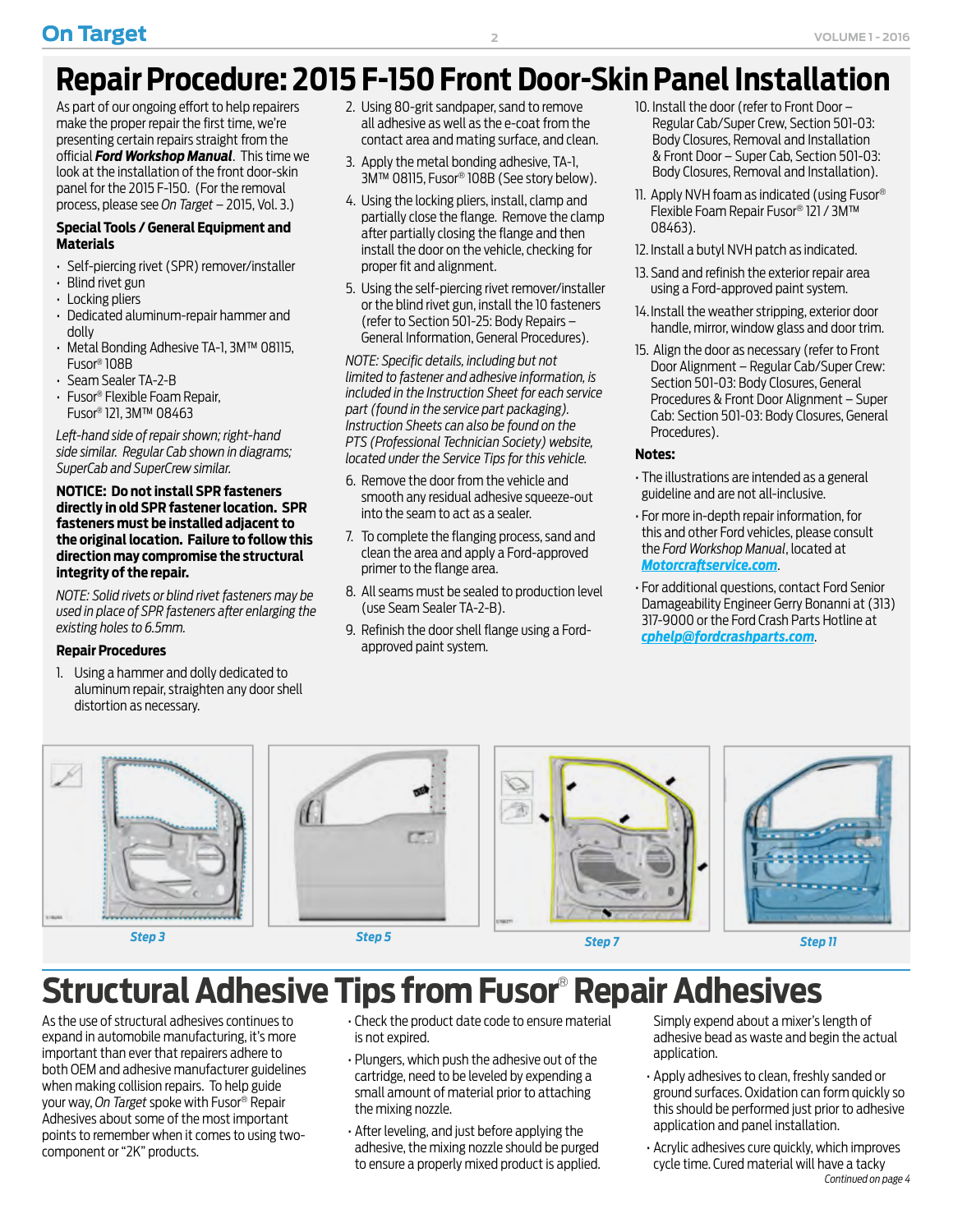# <span id="page-2-0"></span>**On Target 3 VOLUME 1-2016 Mustang Offers New Features**

#### **Performance:** *[Continued from page 1](#page-0-0)*

The fully independent front and rear suspension provides drivers with improved dynamic capabilities, feel and comfort over any road surface, compared to the previous generation. The available performance packages for Mustang EcoBoost and GT add optimized summer tires for superior grip\*\* and some of the most capable Mustang brakes ever for stopping power to match the upgraded engines.

#### **Body Structure Components:**

- High-strength low-alloy (HSLA), dual-phase (DP), Boron and mild steels
- Coupe and convertible body styles
- Aluminum hood
- Steel luggage compartment lid
- Body-side outer panels constructed of mild steel
- Dual-phase steel (DP) in select body structure components
- Bolted, removable front fenders, hinged doors and hood
- Aluminum front fenders
- Ultra-high-strength steel (UHSS) front and rear bumper beam
- Underbody components constructed of mild, Boron and high-strength steels
- Mastic pads used on floor pan for sound deadening

#### **Repair-Specific Design Changes**

"The next-generation Mustang is a really exciting, totally new vehicle," said Gerry Bonanni, Ford's senior damageability engineer. "Not only does it feature all-new exterior styling and an all-new interior, it also manages to increase the strength of the overall vehicle while decreasing the weight, a specific challenge that was encountered during the redesign of the vehicle."

Bonanni noted that one of the specific differences between the 2014 Mustang and the 2015/16 Mustang is the increased use of ultra-high-strength-steel (UHSS), which helped make for a more rigid structure, while increasing chassis bracing—also new to the current-generation model—helped overall rigidity as well.

"Speaking of UHSS," said Bonanni, "Repairers will find the material throughout the entire front structure of the vehicle and it is critical that repairers consult all service publications and the Ford Workshop Manual to develop a repair plan before any repair is started."

Additional changes included the rear frame rails, which switched from HSLA (high-strength, low-alloy) 350 to DP (dual-phase) 800 steel to allow for the independent rear suspension, while the A-pillars now use DP 1000 steel instead of HSLA 350, as part of the effort to help reduce overall vehicle weight and help increase overall strength. One more change of note regarding the A-pillar is its shift to a hydroformed tube, beginning with the 2015 Mustang convertible, which is a Ford first.

"From a design and repair point of view," said Bonanni, "it is crucially important for repairers to note the increased use of DP and Boron steels as well as the increased number of laser-welds utilized throughout the vehicle."

Given these significant structural and material changes from the previous-generation Mustang, Bonanni reemphasizes the extreme importance of thoroughly researching all repairs before any work is done to help ensure a high-quality repair.

For more repair information on the new Mustang or any Ford or Lincoln vehicle, please contact the Ford Crash Parts Hotline at *[cphelp@fordcrashparts.com](mailto:cphelp@fordcrashparts.com)* or Gerry Bonanni at (313 ) 317-9000.

*\*\*Ford does not recommend using summer tires when temperatures drop to approximately 40° F or below (depending on tire wear and environmental conditions), or in snow/ice conditions. If the vehicle must be driven in these conditions, Ford recommends using all-season or snow tires.*





**B** . Reduced number of stampings in the Rear Rail from 14 to 9 . Introduced DP800 in place of HSLA 350 for the main rall stamping and major relatorcement



- **A. The current-generation Mustang includes an increased use of ultra-highstrength and other steels utilized throughout the vehicle.**
- **B. A specific change from the previous-generation Mustang includes the rear frame rails, which switched from HLSA 350 steel to DP 800 steel.**



- **C. The A-pillars on the current Mustang also switched, from HLSA 350 steel to DP 1000 steel.**
- **D. Beginning with the 2015 Mustang convertible, the A-pillars use hydroformed tubes, a first for Ford Motor Company.**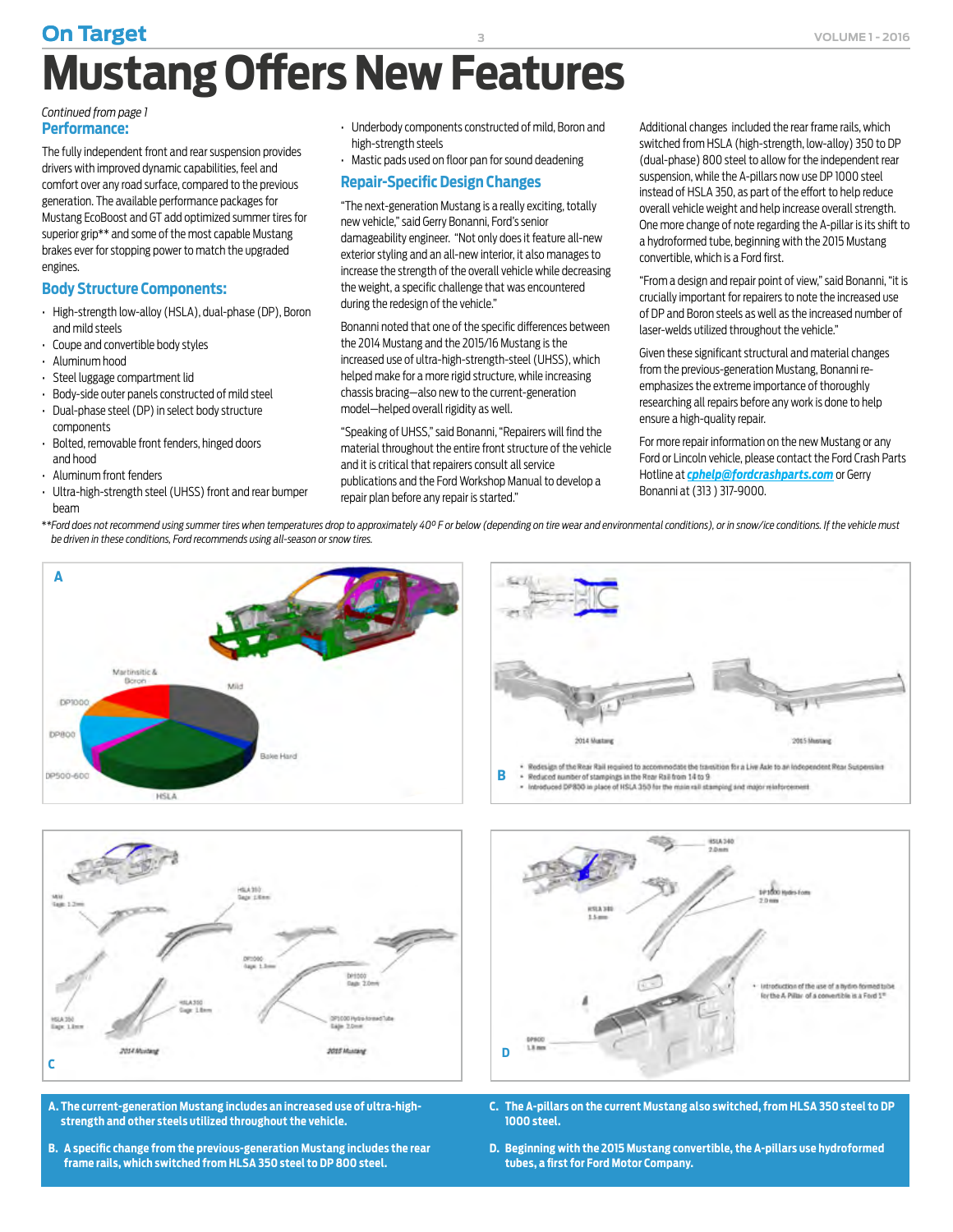## <span id="page-3-0"></span>**On Target 4 VOLUME 1 - 2016 Structural Adhesive Tips**

*[Continued from page 2](#page-1-0)* 

surface, which must be wiped off.

• Epoxy adhesives generally have a two-step application process where the first step is to apply a small amount of adhesive and spread

# **Smarter Headlights**

*[Continued from page 1](#page-0-0)*



**Ford's Camera-Based Advanced Front Lighting System uses GPS information and a forward-facing camera to better illuminate bends and dips on a chosen route, with the navigation system storing the road information for the next time the drive takes the same route.** 

it over all bare surfaces; and step-two is to come back and apply the bonding bead and assemble the panels.

• Adhesive squeeze-out should be removed or tooled while still wet.

utilizes an infrared camera in the front grille to simultaneously locate and track up to eight people and bigger animals at a range of up to 120 meters.

The system will be able to spotlight two hazards for the driver with a spot and a stripe on the road surface, illuminated by two special LED lamps instead of the fog lights. The highlighted objects are displayed on the screen inside the car, marked in a red or yellow frame, according to the proximity of the object and the level of danger presented.

"Camera-Based Advanced Front Lighting can help make it easier for the driver to travel at night in unfamiliar surroundings, and to more easily see unexpected hazards. At roundabouts, for example, our system will help the driver to clearly see the exits—and check if cyclists and pedestrians are crossing the road," said Michael Koherr, research engineer, Lighting Systems, Ford of Europe. "Spot Lighting can help make potential hazards in the road ahead more easily visible to the driver—whether that is a pedestrian, a cyclist, or even a large animal."

While Spot Lighting is in the early testing and development phase, Ford expects the Camera-Based Advanced Front Lighting System to be available to customers in the near future.

- Mechanical fasteners, such as rivets, should be installed while the adhesive is still wet and the panels can mate tightly.
- Product work times are based on shop temperature, which are typically quoted in the 70°F-75°F range. During hotter weather the 2K adhesives cure quicker and in cooler weather more slowly. A good rule-of-thumb is that for a 20°F increase in shop temperature, the work time will be reduced by one-half. So at about 90°F, the technician can expect to have only about one-half of the published amount. On



the other hand, if the shop were at 50°F, then the work time would be nearly doubled. The most challenging environments are above 100°F, where the work time may only be onequarter of the published amount!

Repairers are reminded that understanding and following the repair process are imperative to delivering complete, high-quality repairs the first time, and the points listed above are not a substitute for thoroughly reviewing and following material instructions and standard operating procedures.

For more information on this or other Fusor® products, materials or procedures, please contact your Fusor® representative, visit *[fusor.com](http://fusor.com)* or call 1-800-234-FUSOR (3876).

### **INSIDE THE INDUSTRY**

#### **Traffic Fatalities Up in 2015; VMT Hits New High**

The first nine months of 2015 saw the number of traffic deaths on U.S. roadways jump 9.3 percent when compared to the same period the year before. That's according to the National Highway Traffic Safety Administration, which estimates more than 26,000 died in accidents through September, with regional increases ranging from 2 to 20 percent. If it continues for the remainder of 2015, the increased number of highway deaths would be a stark departure from the recent trend, which has seen traffic deaths drop 22 percent from 2000 to 2014.

Meanwhile, the number of vehicle miles traveled (VMT) in the U.S. reached a record 253.2 billion miles in November. The U.S. Department of Transportation says that's a 4.3 percent increase for the month, while the total number of miles for the 12 months ending in November hit 3.14 trillion, an increase of 3.6 percent from the same period a year ago.

#### **NHTSA Adds AEB to its Ratings**

The National Highway Traffic Safety Administration says it will add automotive emergency braking (AEB) as a recommended technology for its 5-star crash rating system starting with the 2018 model year. The move follows the commitment from 10 automakers to make AEB systems a standard feature on their vehicles at some point in the future. The Insurance Institute for Highway Safety says 1 percent of all 2015 vehicles offered AEB as standard equipment, while it was an option on 26 percent.

#### **Increasing Vehicle Age Expected to Slow**

The average age of all vehicles in the U.S., which has climbed significantly since 2007 to its current 11.5 years, will see a slow-down over the next five years. That's according to IHS Automotive, which predicts the average age will see only another five percent increase through 2020. During that time,

however, the number of vehicles 12-plus years old will jump 15 percent to approximately 76 million, up from just 35 million in 2002. The overall slow-down will result as the number of vehicles five years old and newer is expected to increase 24 percent during that time.

#### **Insurance Claims Satisfaction**

A new study finds insurance companies acting in the best interest of their customers is the top factor in determining customer satisfaction with the auto insurance claims process. That's according to the "2015 TeleTech P & C Customer Satisfaction Survey," which asked more than 300 consumers about the claims process. "Insurance company acted in my best interest" was listed as the number one factor by 11.4 percent of those surveyed, followed by initial filing of the claim (8.0 percent) and getting issues resolved the first time (7.4 percent).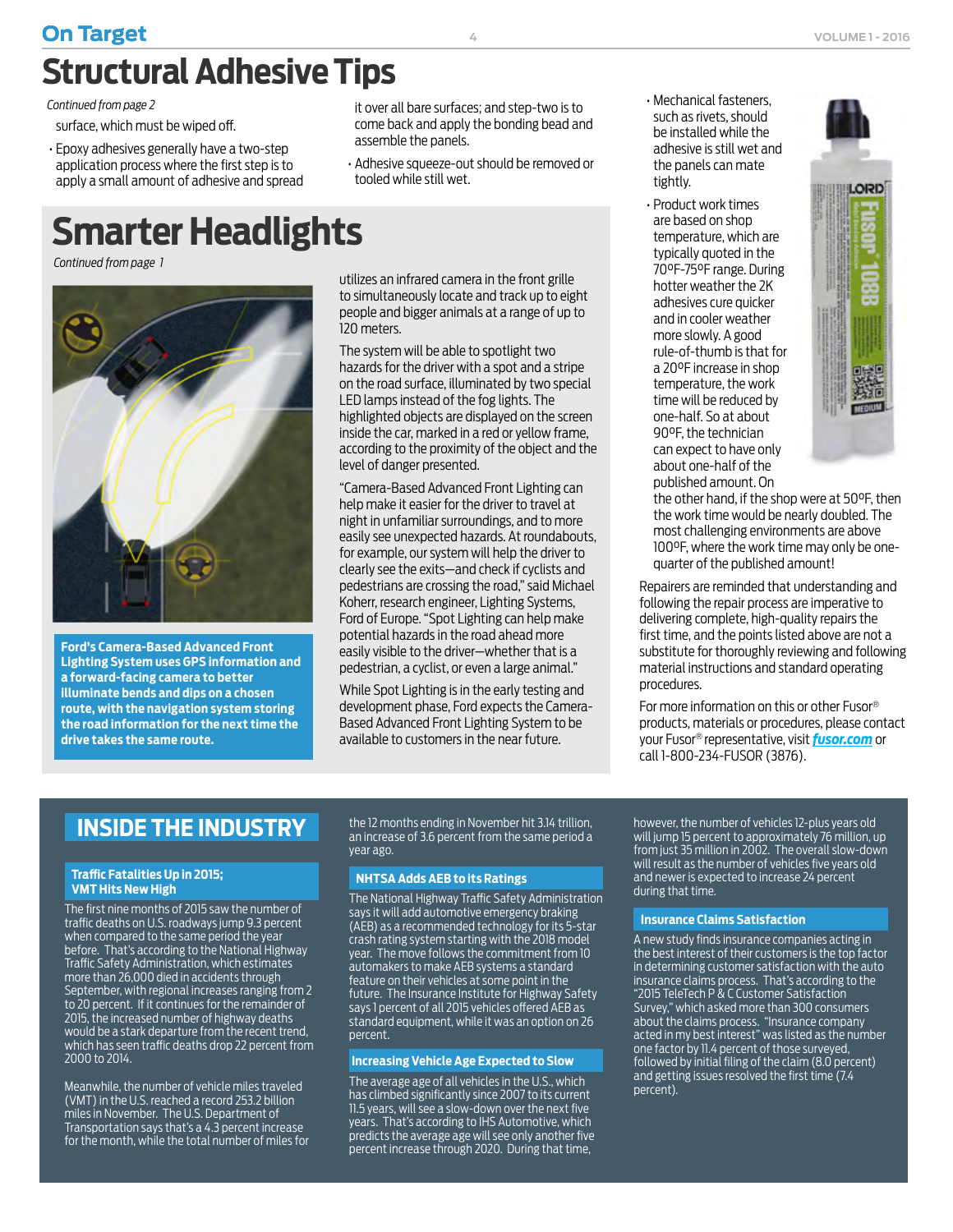## <span id="page-4-0"></span>**On Target 1 College 1 - 2016 5 College 1 - 2016 5 College 1 - 2016 6 College 1 - 2016 F-150 Offers Advanced Aerodynamics**

Previously touted as the toughest, smartest, most capable truck Ford has ever built, the current generation F-150 is also one of the most aerodynamically efficient trucks thanks in-part to new aero curtains that reduce wind drag by guiding airflow across the front wheels.

Air curtain technology, which first debuted on the 2015 Ford Mustang, allows air to flow through a vent underneath the headlamps and out around the wheel. By optimizing the aerodynamic design of F-150, Ford designers and engineers reduced drag to help it have best-in-class gasoline fuel economy, with an EPA-estimated rating of 19

mpg city and 26 mpg highway when equipped with the 2.7-liter EcoBoost® V6 engine.\*

"With the 2015 F-150, an extensive amount of time was spent running aerodynamic simulations and doing wind tunnel tests," said Rob Lietz, Ford technical expert in applied computational fluid dynamics. "Major advances in our computational fluid dynamics capability let us quickly see how we could improve airflow while maintaining the tough truck looks expected from F-150."

It's not obvious to the eye, but rotating wheels are a major source of drag. Enclosing the wheels

*\*EPA-estimated fuel economy rating of 19 city/26 hwy/22 combined mpg, 2.7L EcoBoost® V6, 4x2. Actual mileage will vary. Class is Full-Size Pickups under 8,500 lbs. GVWR.* 

# **Legislative Watch**

| GOV.<br><b>ENTITY</b>      | <b>BILL</b><br><b>NUMBER</b> | <b>BILL STATUS AND DESCRIPTION</b>                                                                                                                                                                                                                          |  |
|----------------------------|------------------------------|-------------------------------------------------------------------------------------------------------------------------------------------------------------------------------------------------------------------------------------------------------------|--|
|                            | Aftermarket Parts            |                                                                                                                                                                                                                                                             |  |
| м                          | <b>HB4344</b>                | <b>Passed House.</b> Prohibits use of non-OE parts during vehicle warranty period without consent unless<br>they meet or exceed OEM-comparable standards as verified by a nationally recognized testing agency, or<br>no OEM or verified part is available. |  |
| <b>MD</b>                  | <b>HB1258</b>                | Prohibits insurers from requiring aftermarket parts for two years without consent. After that, only<br>certified aftermarket parts are allowed without consent.                                                                                             |  |
| <b>NH</b>                  | SB 436                       | Prohibits insurers from specifying use of aftermarket parts for first five years or 50,000 miles. Also<br>prohibits use of aftermarket parts on leased vehicles if the lease says that such use will diminish the<br>vehicle's residual value.              |  |
| <b>Patents</b>             |                              |                                                                                                                                                                                                                                                             |  |
| <b>US</b>                  | <b>HR1057</b>                | <b>Subcomm. hearing held in February.</b> Reduces length of design patents on crash parts from 14 years<br>to 30 months                                                                                                                                     |  |
| <b>Counterfeit Airbags</b> |                              |                                                                                                                                                                                                                                                             |  |
| <b>NJ</b>                  | <b>SB 2174</b>               | <b>Signed into law Nov. 2015.</b> Prohibits manufacture, sale or installation of counterfeit or nonfunctional<br>airbags                                                                                                                                    |  |
| <b>WA</b>                  | <b>SB 6160</b>               | <b>Passed House and Senate.</b> Prohibits sale and installation of counterfeit airbags.                                                                                                                                                                     |  |
| <b>Digital Photos</b>      |                              |                                                                                                                                                                                                                                                             |  |
| DE                         | Regulation                   | Revised regulation would allow use of digital images by appraisers to prepare estimates.                                                                                                                                                                    |  |
| PA                         | <b>HB1638</b>                | Passed House. Would eliminate requirement for physical inspections to prepare an estimate,<br>allowing use of photos and videos.                                                                                                                            |  |
| VA                         | <b>SB193</b>                 | Signed into law March 1. Allows estimates to be prepared using digital photos and videos.<br>Takes effect July 1.                                                                                                                                           |  |
| <b>Labor Rates</b>         |                              |                                                                                                                                                                                                                                                             |  |
| <b>MS</b>                  | <b>SB 2187</b>               | <b>Died in comm.</b> Prohibits shops from charging labor rates above the national average without approval<br>by the state insurance commissioner. Identical to HB 834.                                                                                     |  |
| OK                         | <b>HB 3132</b>               | Requires insurers to conduct annual labor rate surveys with collision repair and glass facilities.                                                                                                                                                          |  |

in skirts to smooth the flow isn't necessarily practical or attractive—especially on a vehicle as hardworking as F-150. So Lietz and his team adopted a different approach.

Horizontal slots underneath the headlamps channel air from the front of the truck through ducting to openings in the wheel wells, directing it across the outer surface of the wheel and tire. The wall of high-speed air works much like a skirt to reduce drag, while still leaving the alloy wheels fully exposed.



**Other F-150 aerodynamic efficiency improvements include:**

- **Flush-mounted windshield helps eliminate the need for molding that would disrupt smooth airflow**
- **Tailgate top is designed to act as a spoiler, giving air that flows off the roof a place to land before smoothly trailing off, helping to reduce turbulence behind the truck**
- **Cargo box is narrower than the cab—with no reduction in box volume—which helps enhance airflow, while a trim piece helps prevent air from getting trapped between the cab and box**
- **Rear corners, including taillamps, are precisely angled so air breaks off cleanly, helping to reduce turbulence behind the truck**
- **Ducts under the headlamps channel air through to the wheelhousing and helps reduce the wake generated from the wheel**

### **2016 INDUSTRY EVENTS CALENDAR**

| Apr. 14        | <b>AASP-MN Annual Meeting</b><br>Minneapolis, MN | www.aaspmn.org                                               |
|----------------|--------------------------------------------------|--------------------------------------------------------------|
| Apr. 19 – 20   |                                                  | <b>SCRS Industry Week Seattle, WA</b><br><b>WWW.SCrS.COM</b> |
| Apr. $20 - 21$ |                                                  | <b>CIC Meeting Seattle, WA</b><br>www.ciclink.com            |
| $Aug. 9 - 10$  |                                                  | CIC Meeting Anaheim, CA<br>www.ciclink.com                   |

| Aug. 10      | <b>CREF Annual Golf Outing</b><br>Yorba Linda, CA                           | www.cref.org                                         |
|--------------|-----------------------------------------------------------------------------|------------------------------------------------------|
|              | Aug. 9 – 13 International Autobody Congress and<br><b>Exposition (NACE)</b> | Anaheim. CA<br>www.naceexpo.com                      |
| Oct. 27 – 30 | ATRA Powertrain Expo Las Vegas, NV                                          | www.powertrainexpo.com                               |
| Nov. $1 - 2$ |                                                                             | <b>CIC Meeting, Las Vegas, NV</b><br>www.ciclink.com |

| Nov. 1 – 3 | (AAPEX)<br>Las Vegas, NV     | Automotive Aftermarket Products Expo<br>www.aapexshow.com  |
|------------|------------------------------|------------------------------------------------------------|
| Nov. 1 – 4 | (SEMA) Show<br>Las Vegas, NV | Specialty Equipment Market Association<br>www.semashow.com |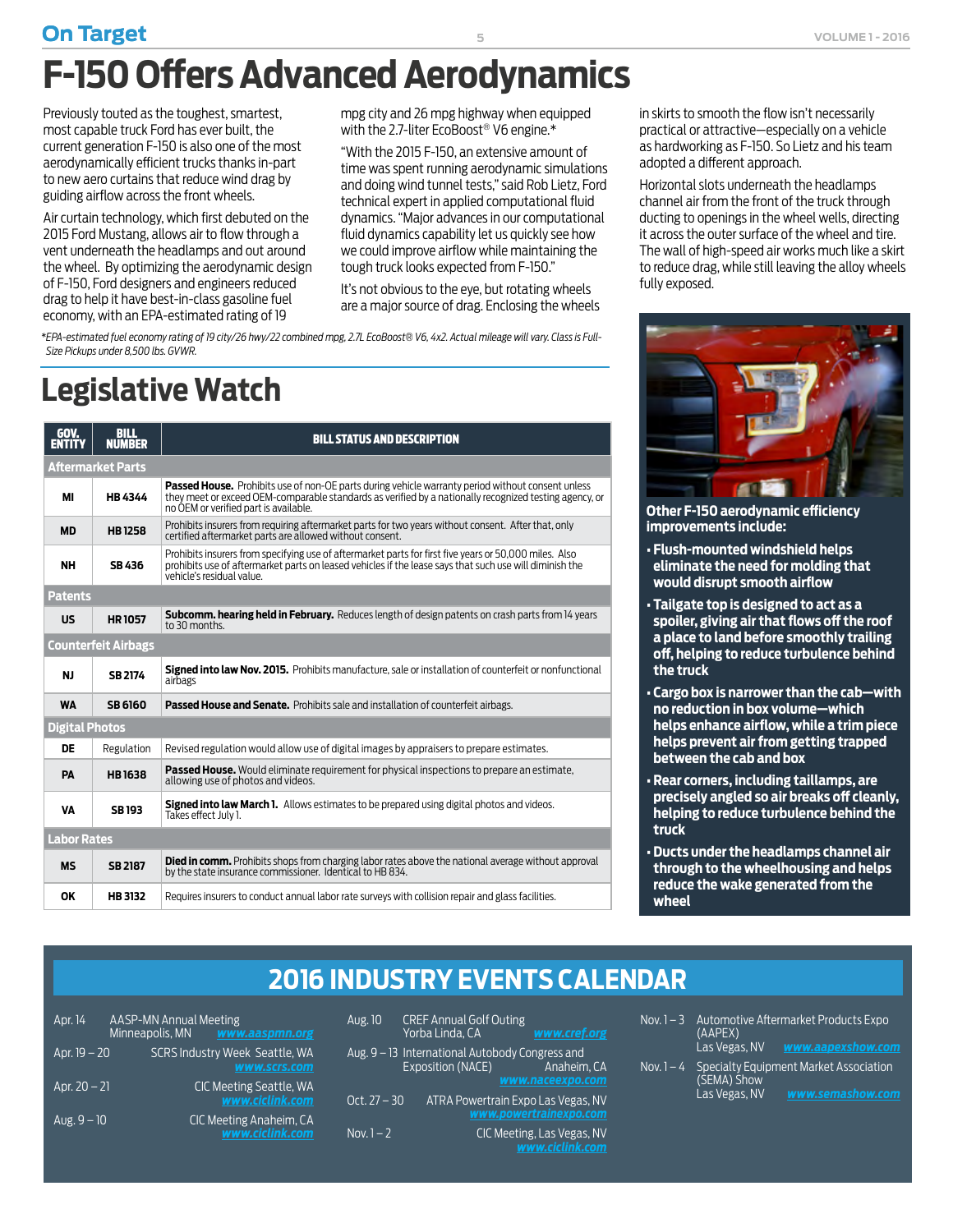# Get it right.



# From the source.

#### Ford and Lincoln Dealers are the one-stop source for all of your collision repair needs.

Not only are they a great source for technical and repair information, their Ford Motor Company Genuine Parts can help your body shop reduce cycle time, improve relationships with insurance companies and satisfy customers. So call your local Ford or Lincoln Wholesaling Dealership today for all your Genuine Parts needs.



### SHARE YOUR **THOUGHTS**

The purpose of **On Target** is to provide Ford and Lincoln dealership parts departments and independent collision repair shops with the general and technical information needed to deliver efficient, high-quality repairs to Ford, Lincoln and Mercury vehicle owners. In addition, information on parts wholesaling policies and procedures, and collision repair industry activities will also be featured. On Target is scheduled to be published three times a year.

Your comments and article ideas are welcome. You can contact **On Target** through e-mail at: *[cphelp@fordcrashparts.com](mailto:cphelp%40fordcrashparts.com?subject=)*.

Additional copies of **On Target** are available through Ad Creator or *[FMCDealer.com](https://www.wslx.dealerconnection.com)*. Independent collision repair shops should contact their Ford or Lincoln wholesaling dealer. On Target is also available free of charge at *[Motorcraft.com](http://Motorcraft.com)* under technical resources / quick guides.

### On Target

Produced for Ford and Lincoln wholesaling dealers and their collision repair customers.

> Editor George Gilbert

**Contributors** Chris Caris Kim Jennings Steven Lubinski Andrea Presnell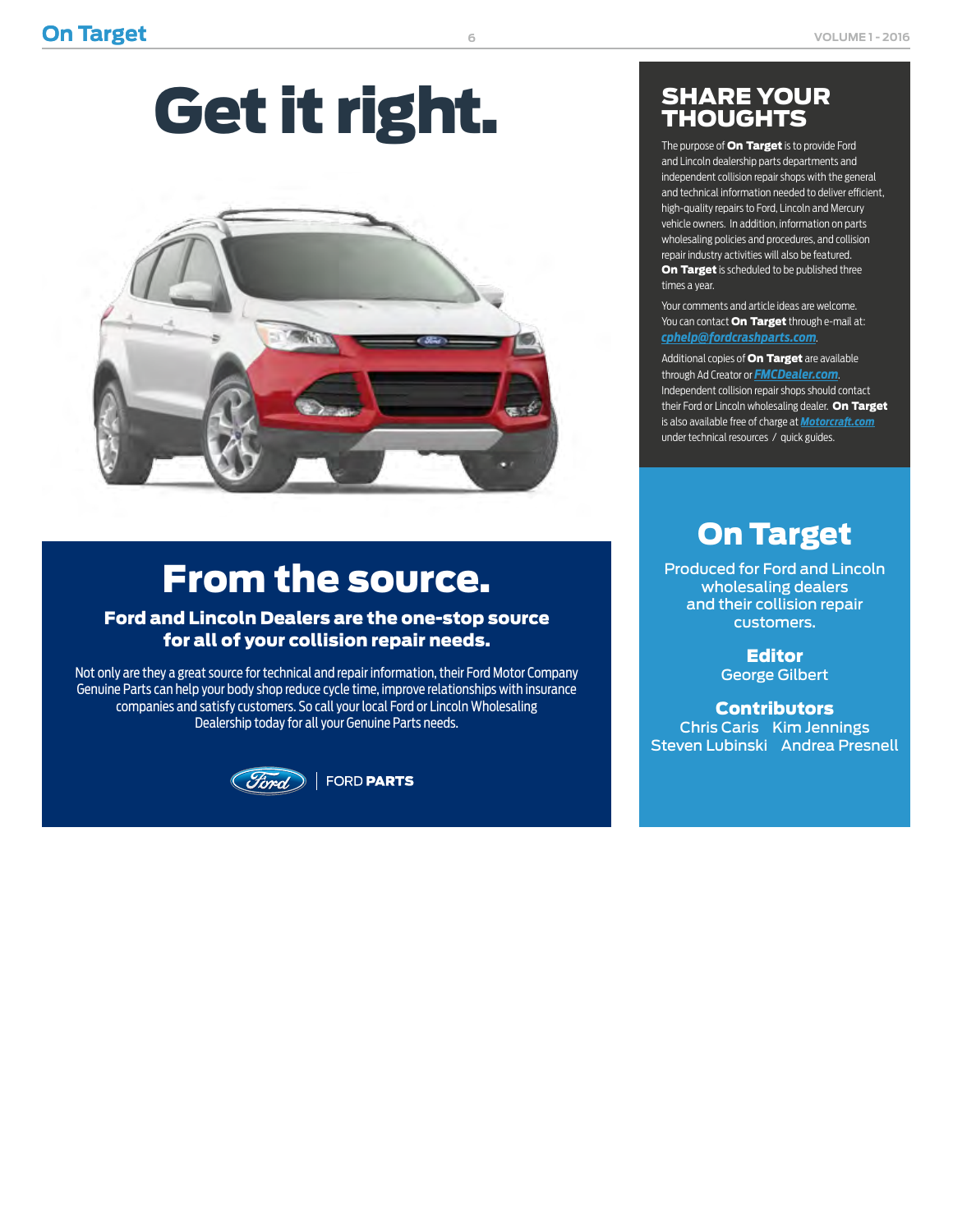

(Need all 17 Digits)

FORD PARTS

Dealership Information

### Crash Parts Order Form

Use this form to provide us with the information necessary to make certain

we deliver the right parts on time ... the first time!

The information below can be found on the certification label located on the driver's-side door jamb.

If the vehicle is damaged in this area provide us with the Vehicle ID# located on the driver's-side front corner of the dashboard.

| <b>VEHICLE ID#</b> | (Need all 17 Digits)                       |               |                  |              |
|--------------------|--------------------------------------------|---------------|------------------|--------------|
| <b>TRIM CODE</b>   | <b>YEAR</b><br><b>DAMAGE AREA (Circle)</b> |               |                  |              |
| MLDG.CODE          |                                            | <b>MAKE</b>   | <b>FRONT</b>     | REAR         |
| <b>BODY CODE</b>   |                                            | <b>PHONE:</b> | <b>LEFT SIDE</b> | RIGHT SIDE   |
| <b>CONTACT:</b>    |                                            | SHOP:         | <b>UNDERBODY</b> | LEFT / RIGHT |

### 2015-16 FORD MUSTANG

Date Ordered: **PARTS ORDER** Date Needed: QUANTITY PART NUMBER / PART DESCRIPTION

NOTE: Refer to vehicle diagrams for part identification and numbers.